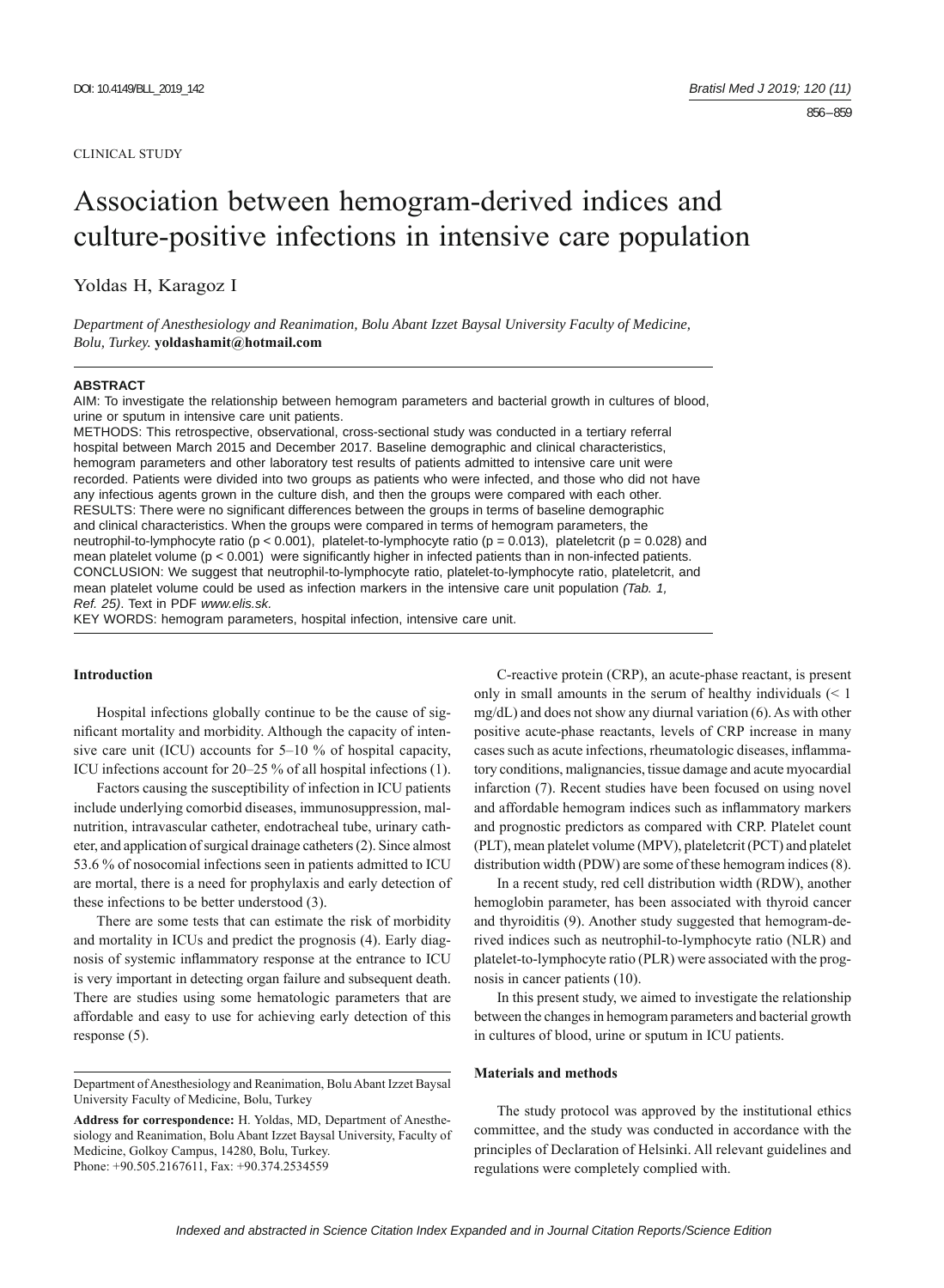Between March 2015 and December 2017, a total of 153 patients who were admitted to the ICU of a tertiary referral hospital were enrolled to this study. Of them, 73 were non-infected while 80 were infected patients. After receiving the approval from the institutional ethics committee, the data of patients were recorded from the institution's computerized database and analyzed retrospectively. According to the *in vitro* culture test results, the patients were divided into two groups, while the first group contained patients who were infected, and the second group was composed of patients who did not have any infectious agents grown in the culture dish. This study had no exclusion criteria.

Laboratory parameters including age, gender, duration of ICU treatment and white blood cell counts, neutrophil count, lymphocyte count, hemoglobin, hematocrit, platelet counts, urea creatinine, aspartate transaminase (AST), alanine transaminase (ALT) and CRP were recorded. In addition, the genus and species information of microorganisms bred in the cultures of infected patients were also recorded. In the analyses, the initial hemogram values that were obtained at the admission to ICU were used. NLR was calculated by dividing the number of neutrophils by the number of lymphocytes. PLR was calculated by dividing the number of platelets by the number of lymphocytes.

The primary endpoint of our study was the NLR value in ICU patients with or without culture positive infections. Sample size estimation was inspired from the study performed by Liao et al (11). In order to detect a 95 % change in NLR value  $(3.57 \pm 3.41)$ control values in study by Liao et al  $(11)$ . with an  $\alpha$  error of 0.05 and a power of 95 %), we calculated that the sample should have at least 57 patients per group. While estimating an approximate 95 % increase rate, we included 80 patients in the infected group and 73 patients in the non-infected group. The sample size estimation was performed using G Power3 Calculator.

Statistical analyses were performed using SPSS software (SPSS 15.0 for Windows, IBM Co, Chicago, IL, SA). Continuous variables were expressed as median (interquartile range). Categorical variables were expressed in frequency and percent value. The Kolmogorov–Smirnov test was used to evaluate the distribution of variables between the two groups. Mann-Whitney U test was used for non-homogeneous variables. Chi-square test was used for categorical variables. Pearson correlation was used to evaluate the correlation between variables. A p value of less than 0.05 was considered significant.

#### **Results**

A total of 153 patients were included in the study, of whom73  $(47.7\%)$  were non-infected and 80 (52.3%) were infected. The median age of non-infected subjects was 74 (34) years and the median age of the infected individuals was 73 (20) years. The age difference between the two groups was not statistically significant ( $p =$ 0.49). There was also no statistically significant gender difference between the two groups ( $p = 0.19$ ). There were 46 (63 %) males and 27 (37 %) females in the non-infected group and 42 (52.5 %) males and 38 (47.5 %) females in the infected group. The median duration of treatment at ICU was 7 (15) days for non-infected pa-

**Tab. 1. General characteristics and laboratory data of the groups.**

| Feature/Variable             |        | Non-enfected | Enfected   | p       |
|------------------------------|--------|--------------|------------|---------|
|                              |        | group        | group      | value   |
| Gender(n)                    | Male   | 46 (63%)     | 42 (52.5%) | 0.190   |
|                              | Female | 27 (37%)     | 38 (47.5%) |         |
| Median (IQR)                 |        |              |            |         |
| Age, years                   |        | 74 (34)      | 73 (20)    | 0.490   |
| WBC count, u/mm <sup>3</sup> |        | 7.9(4.3)     | 11.2(7.2)  | 0.005   |
| $Hb$ , $g/dL$                |        | 11(3)        | 9.9(3)     | $0.001$ |
| Htc, $\%$                    |        | 35(10)       | 30(9)      | < 0.001 |
| CRP, mg/dl                   |        | 25(77)       | 96 (155)   | < 0.001 |
| Median (IQR)                 |        |              |            |         |
| ICU stay, days               |        | 7(15)        | 52 (66)    | $0.001$ |
| RDW, %                       |        | 17(3.9)      | 17(2.7)    | 0.594   |
| MPV, fL                      |        | 7.17(1.85)   | 8.69(2.55) | < 0.001 |
| MCV, fL                      |        | 89(7)        | 88(8)      | 0.516   |
| PCT                          |        | 0.15(0.1)    | 0.18(0.1)  | 0.028   |
| <b>NLR</b>                   |        | 3.62(4.9)    | 7.79(8.4)  | < 0.001 |
| <b>PLR</b>                   |        | 0.13(0.1)    | 0.2(0.1)   | 0.013   |
|                              |        |              |            |         |

CRP – C-reactive protein; ICU – intensive care unit; IQR – interquartile range; Hb – hemoglobin; Htc – hematocrit; NLR – neutrophil to lymphocyte ratio; PLR – platelet to lymphocyte ratio; PCT - Plateletcrit; MCV:mean corpusculer volume; MPV:mean platelet volume; RDW - red cell distribution width SD - standard deviation; WBC ‒ white blood cell.

 $\rightarrow$  The quantitative values are presented as number (%) or median (interquartile range).

tients and 52 (66) days for infected subjects. The difference was statistically significant ( $p < 0.001$ ).

The median CRP levels of non-infected and infected patients were 25 (77) and 96 (155), respectively ( $p < 0.001$ ). Urea, creatinine, AST, ALT, calcium (Ca), MCV, RDW, PLT and PDW levels were not significantly different in non-infected subjects compared to the infected patients (their p values were 0.130 for urea, 0.104 for creatinine, 0.114 for AST, 0.470 for ALT, 0.974 for Ca, 0.516 for MCV, 0.594 for RDW, 0.865 for PLT and 0.124 for PDW).

The median MPV values of the non-infected and infected patients were 7.17 fL (1.85) and 8.69 fL (2.55), respectively ( $p <$ 0 .001). PCT of non-infected and infected subjects were 0.15 (0.1) and  $0.18$   $(0.1)$ , respectively. PCT values were also significantly different between the groups ( $p = 0.028$ ).

The median NLR values of the non-infected and infected patients were 3.62 (4.9) and 7.79 (8.4), respectively ( $p < 0.001$ ). The median PLR values of the non-infected and infected patients were 0.13 (0.1) and 0.20 (0.1), respectively ( $p = 0.013$ ).

In Pearson's correlation test, NLR was correlated with CRP levels ( $r = 0.32$ ;  $p < 0.001$ ). Likewise, MPV was correlated with CRP ( $r = 0.38$ ;  $p < 0.001$ ).

According to the results obtained from the current study, 65  $(81.25\%)$  of the microbial growth in cultures were gram  $(-)$  bacteria, 10 (12.50 %) were gram  $(+)$  bacteria and 5 (6.25 %) were *Candida albicans*. General characteristics and laboratory data of the study cohort are shown in Table 1.

## **Discussion**

The most important finding of present study is that simple hemogram indices, PCT, MPV, PLR and NLR, are as useful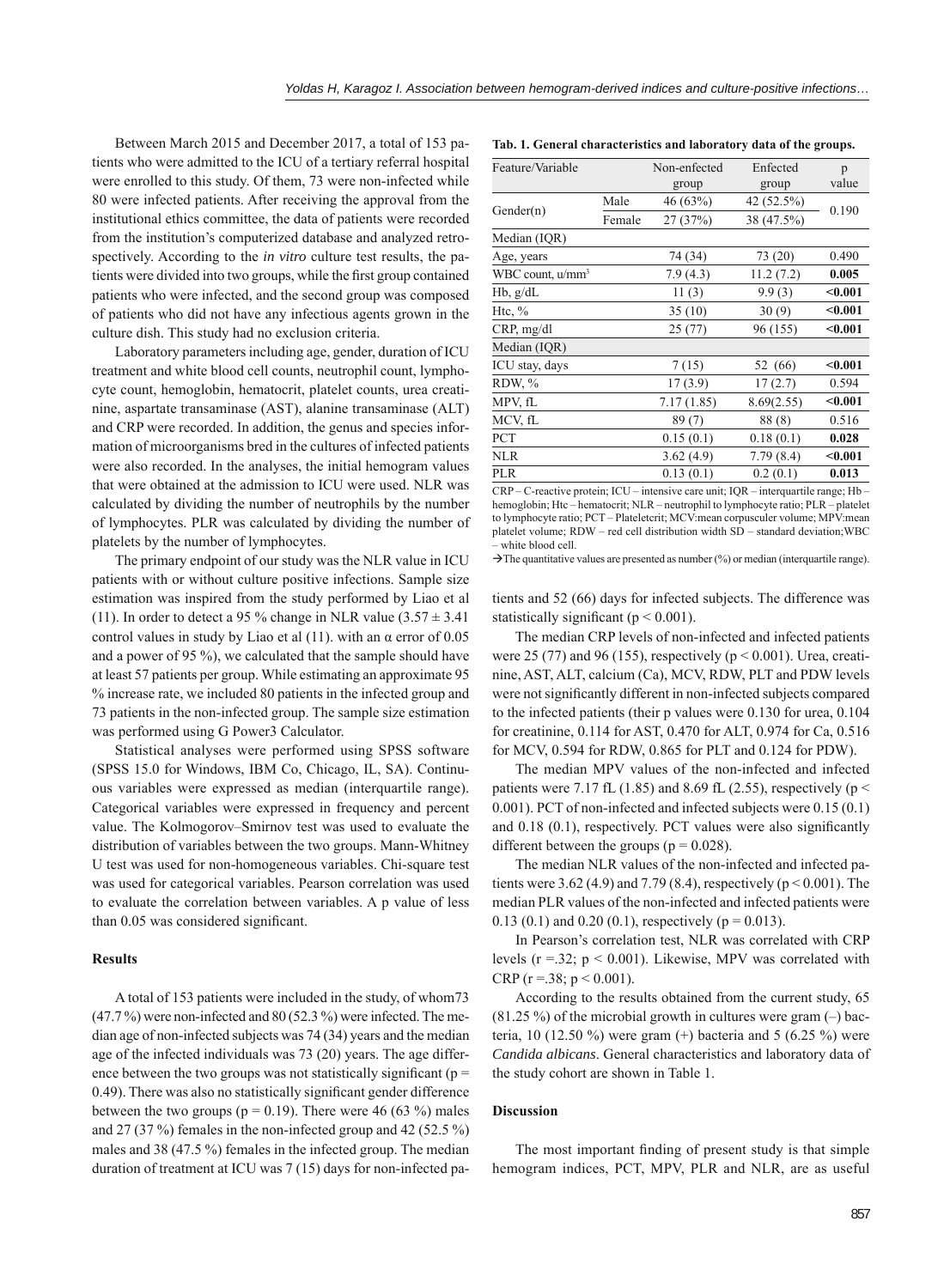## 856 – 859

as CRP levels in selecting infected patients among the ICU population.

The frequent use of invasive diagnostic and treatment procedures at intensive care units, and long hospitalization lead to a high incidence of infections in patients (12, 13). Previously published studies suggest that most of the infections observed in the ICU are gram  $(-)$  bacteria (14). Our results are likewise correlated with the findings published in the literature. *Acinetobacter baumannii*, *Staphylococcus aureus* and *Escherichia coli* were identified as the most frequently isolated pathogens in the study by Dikici et al (15). In this present study, the most frequently isolated agents were determined as *Acinetobacter baumannii*, *Pseudomonas aeruginosa* and *Klebsiella pneumonia*e.

It is known that infections in ICU increase mortality and morbidity as well as the duration and cost of the treatment. Recent studies have been focused on certain parameters that predict mortality and morbidity. The main finding in our study is that equally as well as CRP values, the values of NLR, PLR, MPV and PCT obtained from hemogram can be important prognostic markers.

In the inflammatory response, some changes take place in the nearby leukocytes. The nephrotic syndrome is associated with lymphopenia. Zahorec for the first time suggested that NLR may be a marker of the inflammatory response (16). Neutrophilia and lymphopenia were found in trauma and systemic inflammatory response syndrome. In another study, it has been suggested that NLR may be more valuable than other markers in anticipating bacteremia under emergency conditions. NLR has been also shown to be present as a marker in inflammatory diseases  $(17)$ . In our study, we have reached the conclusion that NLR can be used as an indicator of inflammation by reasoning that NLR was higher in the infected group compared to the non-infected group.

Inflammatory reactions have been shown to increase the platelet count by stimulating megakaryopoiesis (18). Many diseases may cause a deterioration in the volume and function of platelets. The thrombocyte volume is assessed on the basis of mean platelet volume (MPV) (18). Many diseases, including even acute exacerbation of chronic obstructive pulmonary disease, have been investigated for MPV (19). In a recent study by Velioglu et al (20), the authors found a significant association between MPV and peripheral arterial disease. In our study, the MPV value of the infected group was significantly higher compared to the non-infected group. Therefore, we have reached the conclusion that MPV can be used as a marker for inflammatory response.

According to one study, PLR is one of the best markers of inflammatory events. In the present study, we reached the conclusion that NLR and PLR could be used as mortality markers (21). In a recent study, PLR has been shown to be an important prognostic factor in some types of cancer (22). In accordance with the literature, the result of our study suggests that PLR can be used as a prognostic factor in infected patients in the ICU.

In a previous study, it was emphasized that CRP is a reliable prognostic marker in patients in ICU (23). In accord with previous studies, the results obtained from our study also suggest that CRP may be evaluated as a prognostic factor in ICU patients.

One of the platelet indices obtained in the whole blood count is plateletcrit (PCT). It has been suggested that severe inflammation and increased cardiovascular risk are important predictors of the prognosis. In some studies, PCT has been shown to be of value in terms of prognosis in slow coronary flow phenomenon  $(24)$ , ST segment elevation myocardial infarction (MI) and non-ST segment elevation MI (25). We also found that PCT is high in patients who are infected. This finding suggests that PCT is an important prognostic factor to be evaluated in ICU patients.

The main limitations of present study are its single-centered nature and retrospective design. The third main limitation could lie in the small size of study cohort.

In conclusion, we suggest that similar to CRP values, the values of NLR, PLR, MPV and PCT could be used as infection markers in ICU population.

#### **References**

**1. Erbay H, Yalcin AN, Serin S et al.** Nosocomial infections in intensive care unit in a Turkish university hospital: a 2-year survey. Intens Care Med 2003; 29: 1482‒1488.

**2. Richards MJ, Edwards JR, Culver DH, Gaynes RP.** Nosocomial infections in medical intensive care units in the United States. National Nosocomial Infections Surveillance System. Crit Care Med 1999; 27: 887‒892.

**3. Alberti C, Brun-Buisson C, Burchardi H et al.** Epidemiology of sepsis and infection in ICU patients from an international multicentre cohort study. Intens Care Med 2002; 28: 108-121.

**4. Quach S, Hennessy DA, Faris P, Fong A, Quan H, Doig C.** A comparison between the APACHE II and Charlson Index Score for predicting hospital mortality in critically ill patients. BMC Health Serv Res 2009; 9: 129.

5. Chow CW, Downey GP. Inflammation. In: Albert R, Slutsky A, Banieri M, Takala J, Torres A, editors. Clinical critical care medicine. Philadelphia: Mosby Elsevier; 2006. pp. 1‒12.

**6. Meier-Ewert HK, Ridker PM, Rifai N, Price N, Dinges DF, Mulling**ton JM. Absence of diurnal variation of C–reactive protein concentrations in healthy human subjects. Clin Chem 2001; 47: 426-430.

**7. Steel DM, Whitehead AS.** The major acute phase reactants: C-reactive protein, serum amyloid P component and serum amyloid A protein. Immunol Today 1994; 15: 81-88.

**8. Gasparyan AY, Ayvazyan L, Mikhailidis DP, Kitas GD.** Mean platelet volume: a link between thrombosis and inflammation? Curr Pharm Des 2011; 17: 47‒58.

**9. Aktas G, Sit M, Karagoz I et al.** Could Red Cell Distribution Width be a Marker of Thyroid Cancer? J Coll Physicians Surg Pak 2017; 27: 556-558.

**10. Martin HL, Ohara K, Kiberu A, Van Hagen T, Davidson A, Khat**tak MA. Prognostic value of systemic inflammation-based markers in advanced pancreatic cancer. Intern Med J 2014; 44: 676-682.

**11. Liao LJ, Hsu WL, Wang CT et al.** Prognostic impact of pre-treatment neutrophil-to-lymphocyte ratio (NLR) in nasopharyngeal carcinoma: A retrospective study of 180 Taiwanese patients. Clin Otolaryngol 2018; 43: 463‒469.

**12. Büke Ç, Sipahi OR, Taşbakan M et al.** The evaluation of infections developing in the intensive care unit, internal medicine department. Turk J Infect 2005; 19: 67‒73.